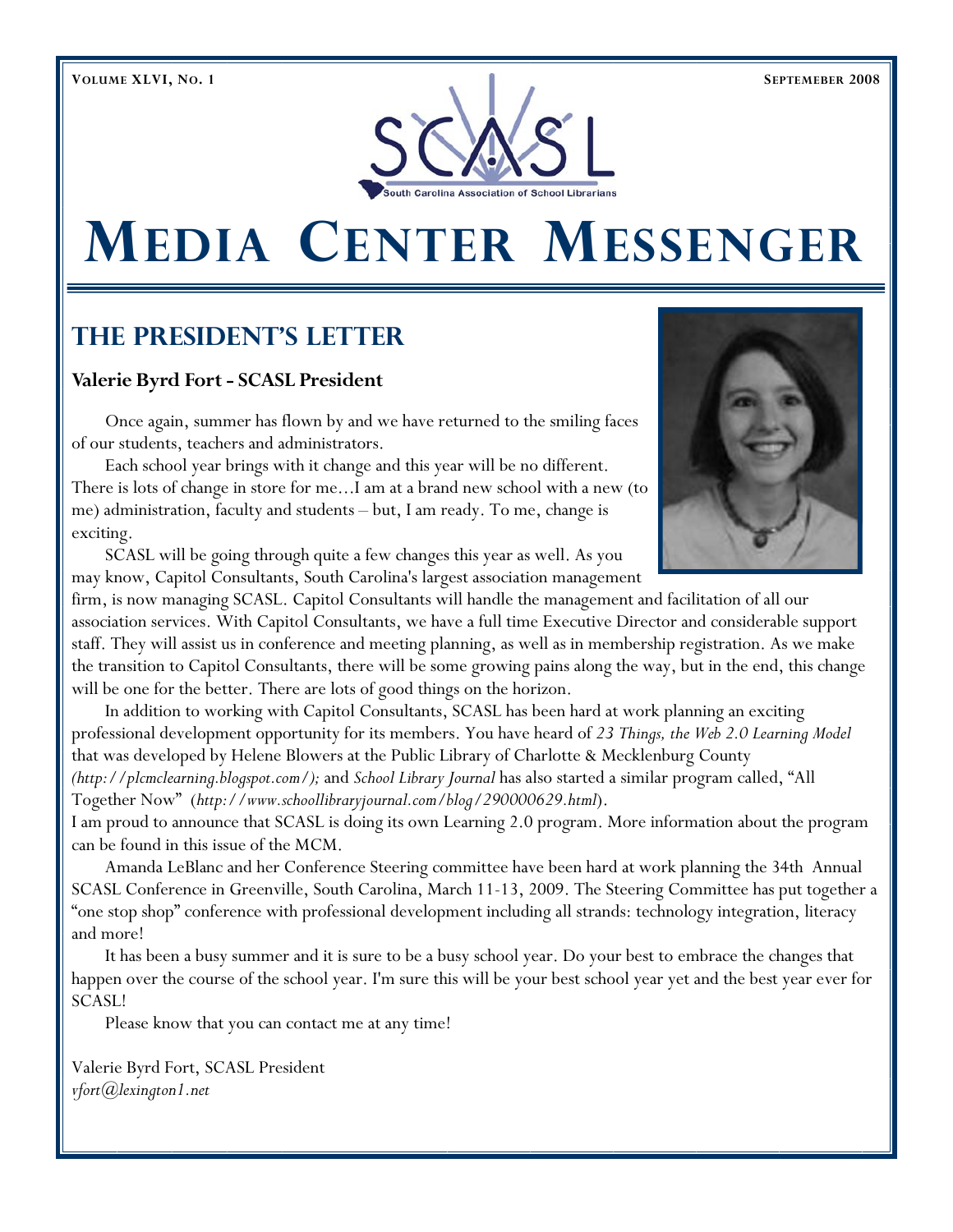## **Table of Contents**

| Professional Development Opportunity5        |
|----------------------------------------------|
|                                              |
|                                              |
|                                              |
|                                              |
|                                              |
|                                              |
|                                              |
|                                              |
| Summer Book Club Discussions 11              |
|                                              |
|                                              |
| Join me at the K-12 Online Conference  14-15 |
|                                              |
|                                              |
|                                              |
|                                              |
|                                              |
|                                              |
|                                              |
| Vital Statistics, Congratulations & Kudos21  |
|                                              |
|                                              |
|                                              |
|                                              |

## **Corrections and Apologies**

In the May issue of the *Media Center Messenger*:

- In listing the districts with 100% membership in SCASL, Greenwood 52 and McCormick were inadvertently omitted.
- Senator Vincent Sheheen's name was misspelled in the caption of his photo on page 1.
- The article on page 28 entitled "Where, Oh, Where Can the School Librarians Be?" was incorrectly attributed. The author is Peggy Harrison of Greenwood.

## **Keep In Touch**

## **SCASL:**

Mailing Address: SCASL P.O. Box 2442 Columbia, SC 29202 Physical Address: Capitol Consultants 1122 Lady Street, Suite 1115 (NBSC Building) Columbia, SC 29201 Phone: 803.252.1087 Fax: 803.252.0589 Email: Gabrielle Barnes, *gbarnes@capconsc.com* Web Page: www.SCASL.net

## **SCASL listserv:**

## To subscribe:

 Address: *listserv@listserv.sc.edu* Subject: Leave blank Message: Subscribe SCASL-LS yourfirstname yourlastname

## **The** *Media Center Messenger***:**

Send all suggestions, corrections, articles and ideas to *jmoggles@hughes.net* 

## *Other important addresses:*

**SC Dept. of Education:** http://ed.sc.gov/ **SCLA:** www.scla.org **SC State Library:** www.statelibrary.sc.gov **ALA:** www.ala.org

## SCASL MISSION STATEMENT

The South Carolina Association of School Librarians advocates professional excellence, facilitates collaboration and develops leadership to ensure that school library media programs are integral to teaching and learning in every South Carolina school.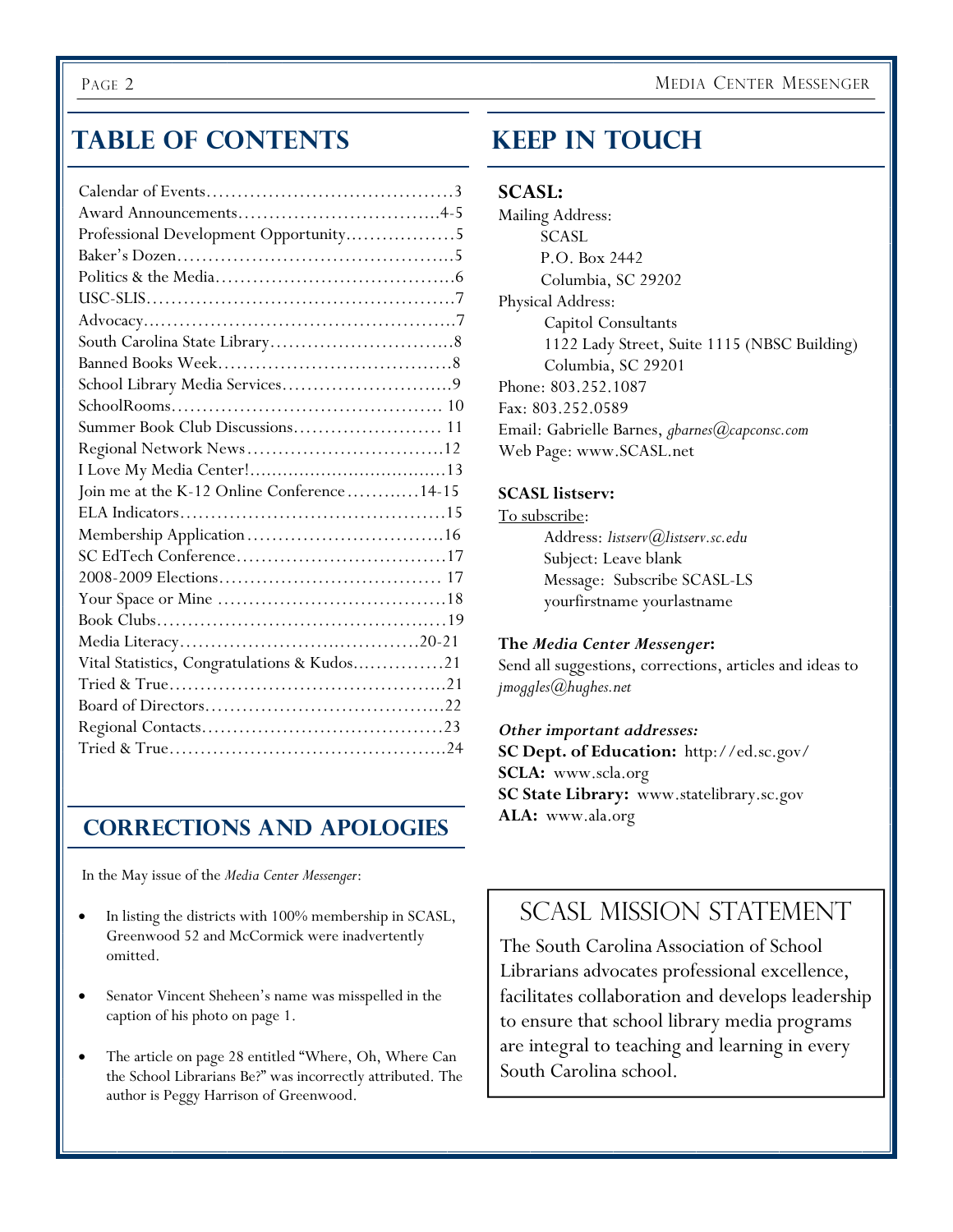## **2008-2009 Important Dates**

#### **September 2008**

National Library Card Sign Up Month

### **September 27 – October 4, 2008**

Banned Books Week

## **October 2008**

- 1 Membership Renewal Deadline SCASL Award Deadline
- 12-18 Teen Read Week October
- 17-19 AASL Fall Forum (Oak Brook, Illinois)

## **November 2008**

5-7 South Carolina EdTech (Myrtle Beach, South Carolina)

### **January 2009**

23-28 ALA Mid-Winter Meeting (Denver, Colorado)

#### **February 2009**

19-21 SCIRA 2009 Annual Conference (Myrtle Beach, South Carolina)

## **March 2009**

9-13 Teen Tech Week 11-13 SCASL 2009 Annual Conference (Greenville, South Carolina)

## **April 2009**

National School Library Media Month

- 13-17 National Library
- 16 South Carolina Read In!
- 30 El dia de los ninos/El dia de los libros

## **May 2009**

11-12 Library Legislative Day (Washington DC)

### **November 2009**

4-8 AASL National Conference & Exhibition (Charlotte, North Carolina)



Mark your calendars for the SCASL Thirty-Fourth Annual Conference! March 11 - 13, 2009 at the Carolina First Center in Greenville, South Carolina! Our theme this year is **SCASL 2.0: Experience the Journey @ Your Library.** Come to this "one stop shop" conference with sessions covering storytelling, technology integration, leadership, literacy, and more! Watch your mailbox for the **Call to Conference**, coming soon! And don't forget to pay your membership dues by October 1 to receive member rates for conference! Questions about conference? Contact Gabrielle Barnes (*gbarnes@capconsc.com*), SCASL Executive Director or Amanda LeBlanc (*aleblanc@greenville.k12.sc.us*), Conference Chair.



## **2009 AWARDS & GRANTS**

#### DEADLINE

February 2, 2009, unless otherwise stated. To apply for an AASL award or grant visit *www.ala.org/aasl/awards* to download an application.

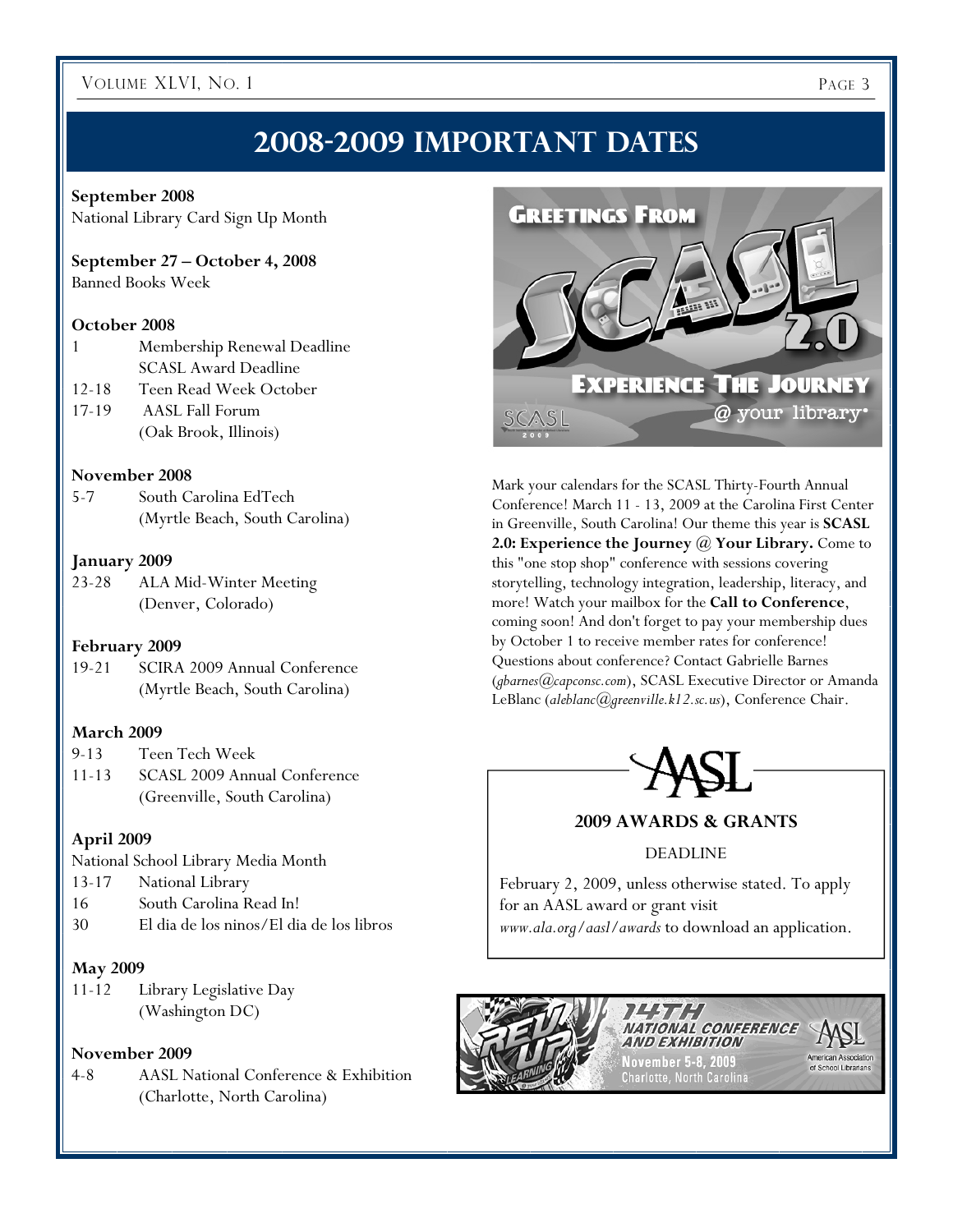## **SCASL Award Announcements**

*Is your school library an integral part of your school?*  If so, we would like to honor those who have helped make it happen! The SCASL Awards Program includes five annual awards. Please consider nominating your exemplary school library media specialists and/or their supporters.

**Media Specialist of the Year** Honors a full-time media specialist on the basis of exemplary programs as well as active participation and service to SCASL and other related organizations.

**Distinguished Service Award** Recognizes an individual or an organization for contributions to SCASL and school media programs throughout the State of South Carolina.

**Administrator of the Year** Recognizes and thanks an exemplary administrator.

## **Nancy Jane Day Scholarship**

Provides a SCASL member with reimbursement for the cost of one successfully completed college course taken to improve job performance or complete a graduate degree in library science.

#### **Margaret Ehrhardt Student Scholarship**

Provides a scholarship to a graduating media center volunteer who has made an outstanding contribution to South Carolina school librarianship, school library services and/or SCASL. For more information or to download an application packet go to *http://www.scasl.net/awards.htm.* 

#### **The deadline for submissions is October 1, 2008.**

Applications should be emailed or postmarked by that date. These awards will be presented at the SCASL Conference in Greenville, March 11-13, 2009. The Awards Committee of SCASL is currently accepting nominations for these awards.

#### **SCASL Honor Roll of Administrators and Paraprofessionals**

A way to show appreciation for those who help us promote our programs. They will be recognized in the Media Center Messenger and the conference program, they will receive a certificate of merit, and a letter of commendation will be sent to their supervisor, superintendent or school board

Carole H. McGrath Awards Committee Chairperson *cmcgrath@hampton1.org*

## **Book Awards**



 The book awards program is a great way to incorporate new and exciting books

into your library program. All of the information that you need about participation, voting and banners is located at the SCASL website. Just click on book awards to find out all of the details. If you have any questions, please feel free to email Lisa Conrath at *ewm1573@yahoo.com.*

 If you have great ideas that you would like to share about how you incorporate the book award program into your media center please share with us on the SCASL listserv!

Happy reading! Lisa Conrath Book Awards Committee *ewm1573@yahoo.com* 

## **Margaret Ehrhardt Student Scholarship**

 The Margaret Ehrhardt Student Scholarship honors a high school senior library media center volunteer who has made an outstanding contribution to South Carolina school librarianship, school library media services and/or the South Carolina Association of School Librarians. Nominations are made by the student's library media specialist. The \$1000 scholarship is sent to the scholarship recipient's institution of choice.

In order to nominate a student, the library media specialist must send a letter of recommendation and a letter from the student using the criteria stated at the following location: *http://www.scasl.net/professional\_awards.htm.* Applications for this award may be sent by email or email attachment but faxes will not be accepted. Applications will not be returned. All applications must be received by email no later than October 1, 2008, or postmarked no later than October 1, 2008. If you have any questions, please feel free to contact me at *cmcgrath@hampton1.org* or by phone at 803-943-3568.

Please share this scholarship opportunity with your media specialists and help us honor a deserving young person.

Carole H. McGrath Awards Committee Chair *cmcgrath@hampton1.org* 

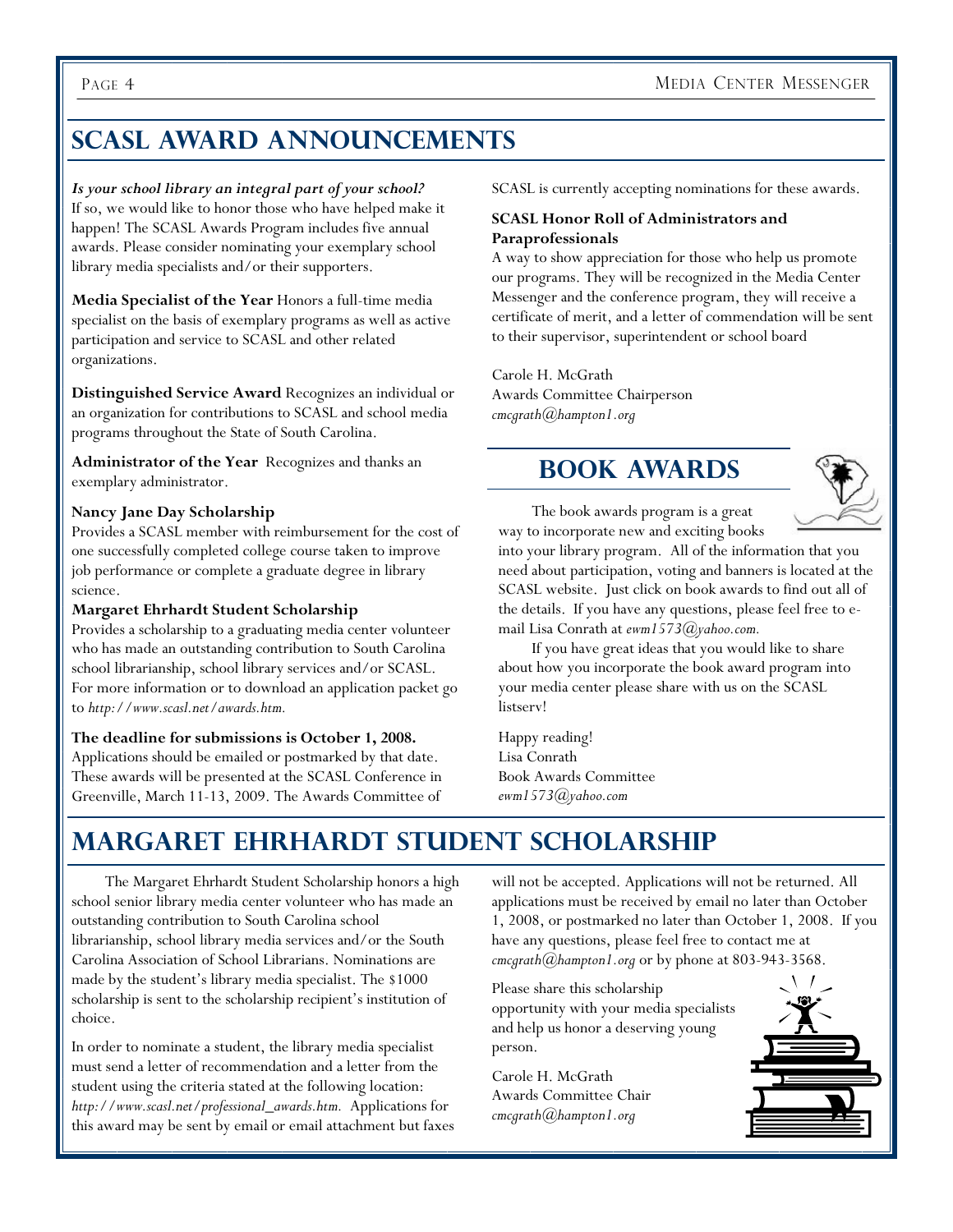## **Call for Nominations: 2009 ProQuest/SIRS Intellectual Freedom Award**

 The Intellectual Freedom Committee is calling for nominations for the 2009 Proquest/SIRS Intellectual Freedom Award.

- Do you know a media specialist who uses innovative or creative programming to raise awareness of students' First Amendment rights?
- Do you know a media specialist who has boldly opposed censorship in their school library media center?
- Do you know a media specialist

who promotes intellectual freedom through quality library media center programming?

If so, recognize this individual by nominating her/him for the 2009 ProQuest/SIRS Intellectual Freedom Award.

To nominate an individual, please include the following information:

- Your name, title, school, email and phone number.
- Nominee's name, title, school, email and phone number.

## **SCASL Offers Exciting New Professional Development Opportunity!**

 You have heard of Learning 2.0, the Web 2.0 Learning Model that was developed by Helene Blowers at the Public Library of Charlotte & Mecklenburg County (http:// plcmclearning.blogspot.com/); and some of you may be participating in School Library Journal's program, "All Together Now" (http:// www.schoollibraryjournal.com/ blog/290000629.html). In these programs, you learn about 23 Web 2.0 Things you can use in your library or classroom.

 I am proud to announce that SCASL is doing its own Learning 2.0 program! SCASL 2.0: Experience the Journey! Our program will start in September and last 9 weeks.

 The SCASL program is based on the program at the Public Library of Charlotte & Mecklenburg County.

 SCASL members will be learning about the following things:

- Photos and images
- Blogging
- RSS and newsreaders
- Social Networks
- Tagging
- Wikis
- Online applications and tools
- Video and Podcasts

Each thing will have a discovery exercise (you pick beginner or advanced) and a curriculum connection for using that thing in the classroom or library.

 The goal of our 23 Things program is to learn more about Web 2.0 tools and to have fun learning and sharing! Watch the SCASL listserv and blog for more information!

If you have any questions, please contact: Valerie Byrd Fort SCASL President *vfort@lexington1.net* 

• Why does this nominee qualify for the award? (be sure to include details of related programs, services and advocacy)

#### **Send nominations to:**

Michael Giller Intellectual Freedom Committee Chair SC Governor's School for the Arts & Humanities 15 University Street Greenville, SC 29601 *mgiller@scgsah.state.sc.us* 

## **Save the Date for A(ugusta) Baker's Dozen**

 The 2009 A(ugusta) Baker's Dozen: A Celebration of Stories will be held April 24-25, 2009 at the Richland County Public Library in Columbia, SC. A lecture and reception with the featured guest, who will be announced soon, will be held at 7 p.m. on Friday, April 24.

 Storytelling for Families will be held from 11 a.m. to 1:30 p.m. on Saturday, April 25. Co-sponsored by Richland County Public Library and the University of South Carolina School of Library and Information Science, the event brings to life the world of storytelling and children's

> literature while honoring nationallyknown author and storyteller Augusta Baker.

 Baker moved to Columbia in 1980 and was the storyteller-inresidence at USC until her death in 1998.

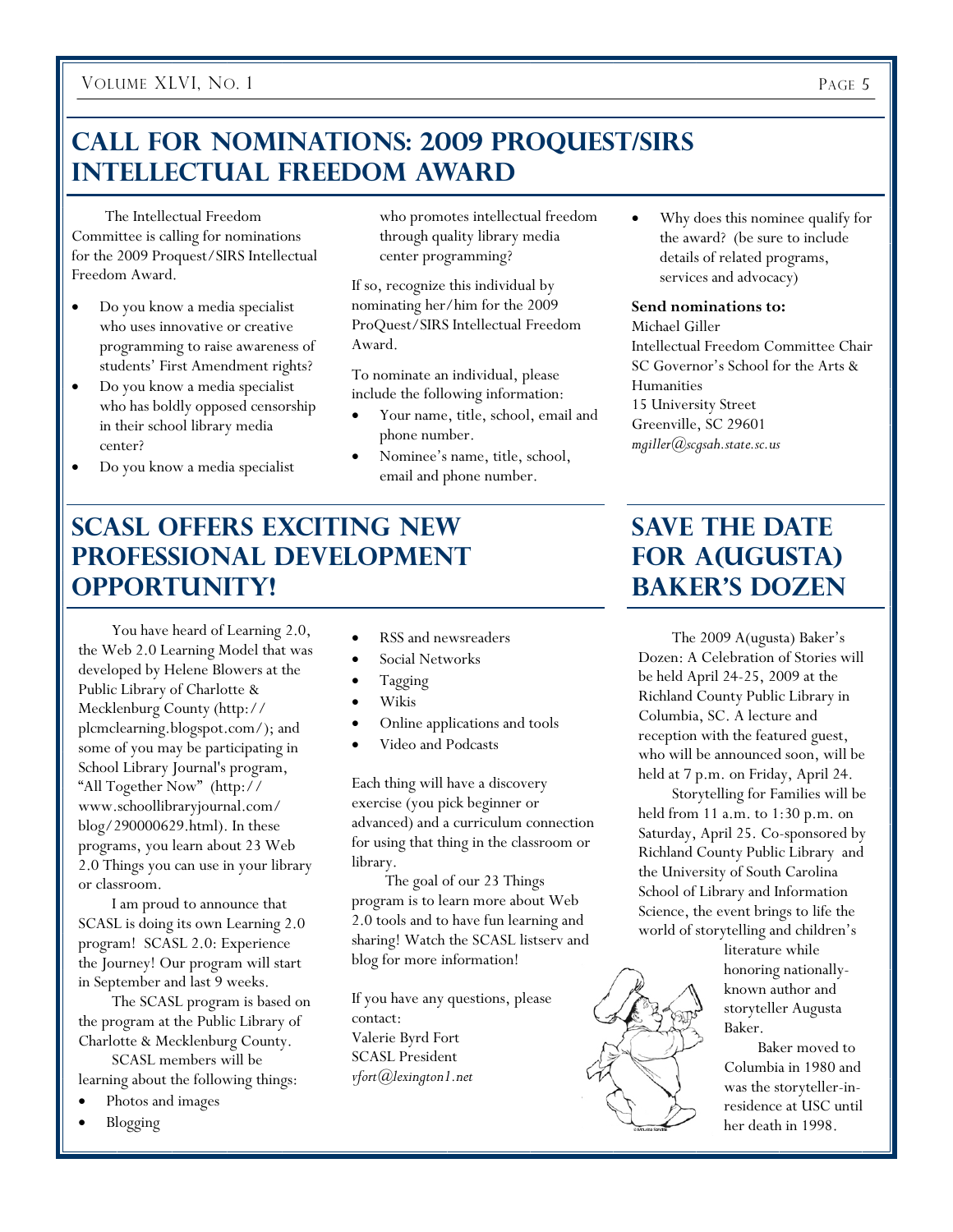## PAGE 6 MEDIA CENTER MESSENGER

## **POLITICS & THE MEDIA BY FRANK BAKER**

 I am sure you (and your teachers and students) are paying attention to all of the news related to the upcoming presidential election. Once again, the media are our main sources of information, so doesn't it make sense to include "media literacy" in our classrooms and libraries?

Engaging Students By Analyzing The Presidential Debates If you're not already aware, the Commission on Presidential Debates has scheduled four televised debates between now and the November election.

> September 26 1st Presidential Debate October 2 Vice Presidential Candidate Debate October 7 2nd Presidential Debate October 15 3rd Presidential Debate

With that in mind, my colleague Karen Zill and I coauthored an essay entitled "Lights, Camera, Debate!" (How To Watch The Debates From A Media Literacy Perspective) which is included in September's "Cable In The Classroom" magazine. You don't have to receive the magazine in order to download the essay and the accompanying Debate Watcher's Analysis Worksheet (for students). All can be found by going to *http://www.ciconline.org/cicmagazine-sept08*. All of the essays are in Adobe Acrobat format.

#### Techniques of Persuasion- Debates (Streamline)

 If you do a keyword search for "techniques of persuasion" in Streamline (ETV) you will find some excerpts from previous Presidential debates. These streaming clips are good for students to view as they learn to distinguish the various "techniques of persuasion" (included in the newly revised ELA standards).

#### Plug for My New Media/Politics Book

 "Political Campaigns and Political Advertising: A Media Literacy Guide" will be released by Greenwood Press in early December. The book is designed for middle and high school students. (Discounts are available on pre-orders.) It covers photography, television, radio, the Internet and more. There are chapters on the role of the political campaign consultant as well as how the media cover campaign events. As part of my research for the book, I attended last January's GOP debate in Myrtle Beach, so I've included a behind-the-scenes look at what the media sees. URL:

*http://www.greenwood.com/catalog/GR4755.aspx*

#### Supporting the Teaching of Non-Print Sources

 This summer, I had the pleasure of working on a support document to the newly revised SC State Department of Education's English Language Arts teaching standards. (Several of your LMS colleagues were also part of this work.) In the document I worked on, teachers will find correlations to ELA

texts for topics such as advertising, visual literacy, editorial cartoons and teaching with film. The document will also include links to websites, streaming videos and books related to the topics. For more information, be sure to log



onto the SCDE ELA website where this material, and other support documents, will be posted:

*http://ed.sc.gov/agency/Standards-and-Learning/Academic Standards/old/cso/english\_la/ELAindex.html*

Blogging for the National Council of Teachers of English

 As part of my role on the NCTE's Commission On Media and Assembly on Media Arts, I am maintaining a blog of interesting education, media, and technology news for teacher/educators. The URL is: *http://fbaker.easyjournal.com*. You might want to surf over and determine if this is one you want to add to your RSS feed.

#### New Recommended Text:

#### **YOUTH-POWERED VIDEO: A Hands-On Curriculum for Teaching Documentary**

 Based on EVC's two decades of experience, this comprehensive curriculum package helps middle and high school teachers and out-of-school program instructors guide youth in producing a documentary video. This practical toolkit of instructional strategies uses media and technology to engage all students in creative and rigorous inquiry-based projects on current issues of importance to them. Using this multidisciplinary approach, teachers can integrate English, social studies, art, and technology into video projects as students develop their literacy, research, critical thinking, and civic engagement skills.

 $\bullet$  Easy To Use No prior video experience necessary

� Adaptable Use for an individual activity, a week-long unit, or an entire semester

� Standards-Based Curriculum fulfills both national and New York State education standards

� An Excellent Resource For middle school and high school teachers, teachers in training, and out-of-school program instructors

URL: *http://shopdei.com/amla/catalog.php?product=135&parent* 

 As always, I enjoy hearing from School Library Media Specialists and others. If you have a question or comment, please contact me at *fbaker1346@aol.com*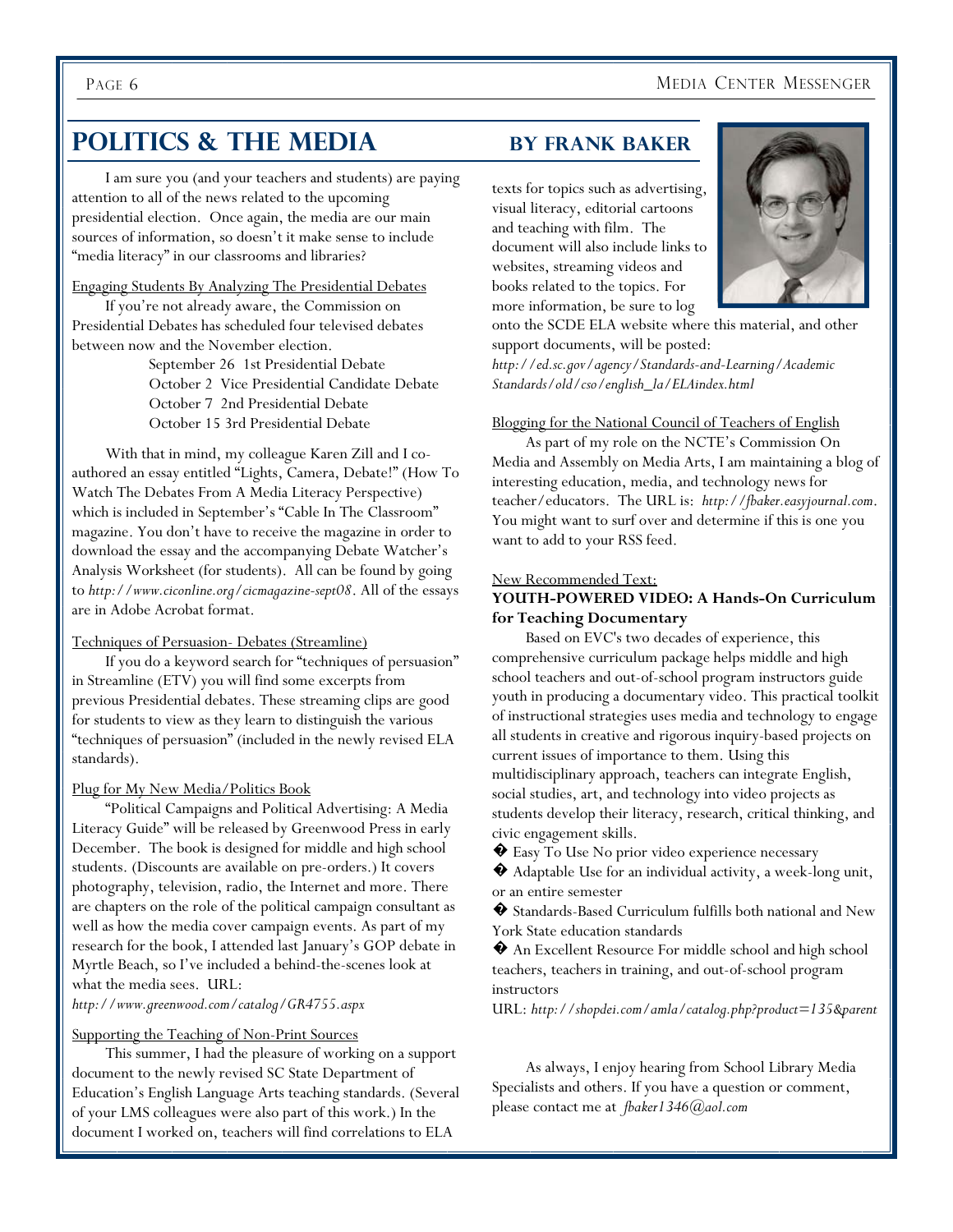## **USC-SLIS** BY: DR. SAM HASTINGS, DIRECTOR

 Greetings from Davis College and the School of Library and Information Science. Our students have returned and I know you are ready for a new school year as well. Summer sure happens fast! We attended the American Library Association meeting in Anaheim and hooted and hollered when our students won the Student Chapter of the Year award! We celebrated two graduations this summer. One for our Maine, Lobster 3 cohort and one for our Columbia students. As always, these were wonderful celebrations, filled with joy and anticipation. We feel very good that almost all of our graduates have positions waiting for them. Pictures of both events are on the website *http://www.libsci.sc.edu*.

 On August 16, we held orientation for our new group of students. I am pleased to report that they are the most diverse group with increased representations of both gender and race. When I addressed the group, it was difficult not to jump up and down and shout "Hurray!" These new students are from various backgrounds including engineering, computer science, humanities, education and the social sciences. As always, we expect great work from this new group of scholars.

 So it's a new year and we have many new things to report! We have a new president at USC, Dr. Harris Pastides and we are celebrating our good fortune at such a wonderful match. He understands our School and welcomes our involvement with his initiatives for the university. We have a new director of our sister school in the College of Mass Communications and Information Studies. Dr. Carol Pardun joined us as the director of the School of Journalism and Mass Communications and we couldn't be happier! We have new faculty in Dr. Kendra Albright and Dr. Paul Solomon who join us as associate professors. Their profiles are on the website and I encourage you to take a look at their stellar backgrounds. We are celebrating our good fortune again! We also have two new programs underway. For the doctoral students, this is their second year of course work and they are already helping us teach! Our new undergraduate program in Information Science is up and running! We continue to develop the program but are delighted to have some of the very brightest students in our inaugural class.

 On September 16 we will celebrate our second annual literacy leader awards. Verizon helps sponsor these ALL awards and this year ETV, Reach 2010 and Jane Connor will be honored. The event takes place in the State Library on Senate with the lions out front and our Center for Children's Books and Literacy on the mezzanine.

 I hope your school year starts with as much excitement and enthusiasm as we have going! It occurs to me that fall is really a time for new beginnings (and the state fair!) If you want to join us at the fair, let me know. We usually meet outside one of the gates and have a "SLIS goes to the fair night". We'll ride the Ferris wheel and eat our way from the horse barns to the arts and crafts exhibit where Dean Emeritus, Fred Roper consistently wins blue ribbons for his pound cakes! Have a good start to fall and let us know if there is anything we can do for you.

Yours,

Dr. Samantha Hastings *shasting@gwm.sc.edu* 

## **ADVOCACY** BY: JESSICA FELKER

 It's the start of a new school year. That can mean only one thing…everyone needs YOU! But when it comes down to it, do they really know about all the different hats that you wear as a media specialist? If not, you must become a better advocate for our profession. As part of the advocacy committee, you could help get the word out about the wonderful job that media specialists do. Your input would also be used on the upcoming tips book that is soon to be published for the members of SCASL. We have already gathered many wonderful tips from members at conference and from the Tried & True articles in previous issues of the *Media Center Messenger*. Don't miss out on this wonderful opportunity to work on the tips book!

 Here are a couple of tips for the new school year. Start a weekly e-newsletter for your faculty. Include information on media center programming, new professional journals that have arrived, etc. Also, don't forget to distribute DISCUS and Streamline updates with a treat to teachers in their boxes to welcome them back.

Jessica Felker Advocacy Committee Chair *jfelker@lex5.k12.sc.us* 

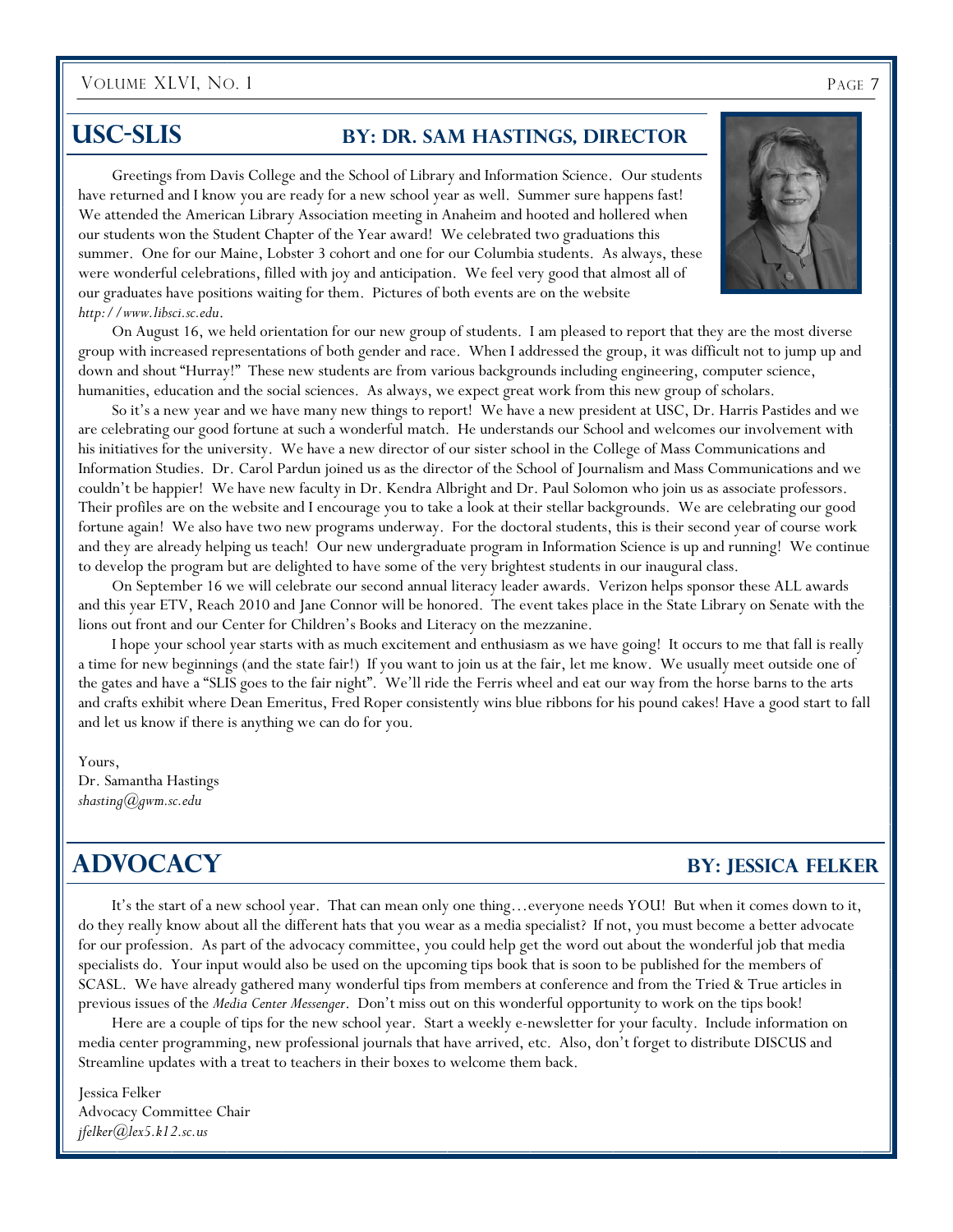## **SOUTH CAROLINA STATE LIBRARY BY: DAVID GOBLE, DIRECTOR**

 Greetings – How quickly time passes. It seems like yesterday school was getting out and summer was here. Today, many of you are back in school and I believe that all of you will be back by week's end.

 This summer was very busy at the State Library. We put the finishing touches on our Strategic Plan and developed our business plan and balanced our budget. Of course we will need to sharpen our pencils a little more in light of announced budget reductions earlier this month.

 We have decided to focus on six strategic areas. Each of these areas is designed to focus on the contributions that South Carolina libraries bring to the people of South Carolina. The six focus points are these:

- Libraries are essential to education and cultural heritage.
- Libraries are essential to economic development.
- Libraries are essential to the wellness of South Carolina citizens.
- Libraries are essential to family literacy.
- Libraries are essential to good governance in South Carolina.
- Excellence is essential to the operation of the State Library.

 It would be easy to think that school libraries and librarians only fit into one or two of these areas. It is my intent to prove that is not the case. I agree with Jim Rettig, the new president of the American Library Association, who said "I view our school, public, academic, and other types of libraries as parts of an integrated library ecosystem. If one part of the system is threatened or suffers, the entire system is threatened and suffers."

 The thought behind the development of all six areas was to find ways to improve the environment for all libraries in South Carolina. I look forward to working with you over the course of the next few years to demonstrate that school libraries are essential to South Carolina.

 The staff at the State Library is very excited that SchoolRooms will be available to you this year. We hope it will facilitate learning and enhance your ability to serve students, teachers and parents. We would be very interested in hearing what you think of SchoolRooms.

On behalf of the staff at the State Library I wish you the best school year ever. David Goble *dgoble@statelibrary.sc.gov* 

## **REMEMBER TO CELEBRATE BANNED BOOKS WEEK**

## **September 27 – October 4, 2008**

This year marks the 27<sup>th</sup> Anniversary of Banned Books Week (BBW). BBW celebrates our First Amendment Rights, which include the freedom to choose what you want to read and the freedom to express your opinions. During times of war it is especially important to recognize and celebrate the precious democratic freedoms that our founding fathers established and that our military continues to defend throughout the world. We honor the service of our military and our forefathers when we celebrate BBW.

#### **Some ways to celebrate BBW include:**

- BBW displays in the library media center.
- Hosting an open-mike where students can read from their

favorite banned books.

Talking to social studies classes about the First Amendment, their rights, and book banning.



• Inviting students into the library media center for lunch and a round-table discussion about censorship and notable Supreme Court Cases.

## **Here are some BBW resources from ALA to help you get started.**

- Banned Book Week Basics
- Most Frequently Challenged Books 2007
- First Amendment

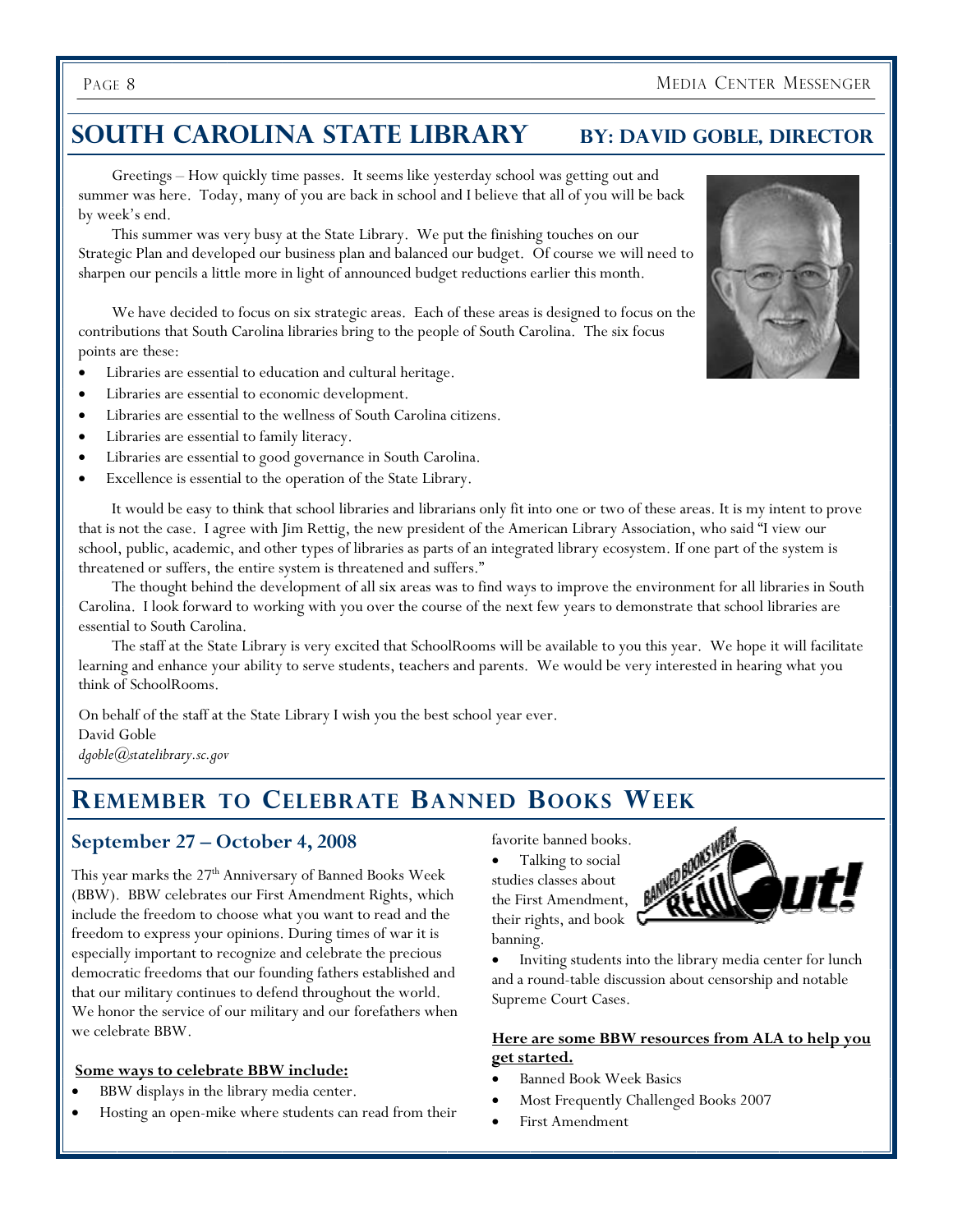

South Carolina Department of Education

## **School Library Media Services By: Martha Alewine**

Together, we can.

 Welcome back! We hope you had a wonderful summer break and a smooth, enthusiastic beginning of school. We have several new projects underway for this school year; here are just two of them:

*ICT (Information Communication Technologies) Scope and Sequence*: A group of media specialists, classroom teachers, district library supervisors, and technology directors have worked this summer to revise the Information Literacy Scope and Sequence that has been available for your use during the last few years. With the revision of the National Education Technology Standards for Students (NETS-Students) from the International Society for Technology in Education (ISTE) and the revision of the AASL national information literacy standards, now called *Standards for the 21st Century Learner*, we knew the time had come to revise our scope and sequence. The revised scope and sequence is available online at *http://martha.alewine.googlepages.com* in the section for The Simple Four. We are confident you will appreciate the work of the committee in putting this document together and will see the benefit and advantages of using it in your school and district.

*100 Suggested Titles*: We are currently updating our basic suggested reading lists. Our goal is to have the 2009 suggested reading lists available in early January, 2009, so that you will have plenty of time to share them with your teachers as they begin plans for any summer reading programs, lists, and/or requirements. We are adding several new lists for 2009 and are soliciting suggestions of titles now. These lists will also be available in early January, 2009. The new lists include *100 Suggested Picture Books, 100 Suggested Graphic Novels,* and *Have You Read This Series?* For inclusion on the **picture book** suggested reading list, the book must have been published within the last five years (2004 copyright date cutoff) and must have at least two favorable reviews. We will include the winner of the SC Picture Book Award but will not include the entire list of nominees. The purpose of this suggested reading list is to offer titles that may not have been included on other lists. We will not purposely include any national award winners (e.g., Caldecott) because those books are included on other suggested reading lists.

 On the *100 Suggested Graphic Novels* suggested reading list, we will have three sections - elementary, middle, and high school. The books must have been published within the last five years and have at least two favorable reviews. The suggested reading list, *Have You Read This Series?*, will also have three sections - elementary, middle, and high school.

We will not have a copyright timeframe for this list since books in a series will span several years. This list is to highlight the series that your students enjoy reading (e.g., Harry Potter, Warriors, Boxcar Children, Twilight, Pendragon).



 **How can you help?** Send all your suggestions for titles for any of

these suggested reading lists to Martha at *malewine@ed.sc.gov*.

#### **Other important information:**

*LMS Annual Survey*: The deadline for completing the 2007-2008 survey has been extended to October 15, 2008, due to access problems during the summer. No other extension will be given. Unfortunately, there is no money associated with the 2007-2008 LMS Annual Survey; however, that does not negate anyone's responsibility for entering the data from his/her school on this annual report. The 2008- 2009 survey will open for data entry on May 1, 2009.

*LMS Town Meetings*: We will have monthly town meetings this year broadcast on channel 301. Plan to record these programs and view them online.

 Here's the program lineup for the next few months: **Sept. 25** - *The Role of Media in Politics* presented by Frank Baker.

**Oct. 23** - The new ELA standards, the connection to the media center, and The Simple Four, research/problem-solving model, developed to work with the ELA standard for research and inquiry.

 Other programs will air on **November 20,** *(please note that there will be no Town Meeting in December),* **January 29, February 26, March 26, April 23 and May 14** on channel 301. Mark your calendars now so you don't miss the important information and professional development included in these LMS Town Meetings.

 School Library Media Services and the Office of Instructional Promising Practices are here to help you. Feel free to contact us (*malewine@ed.sc.gov* or 864-229-4230) at any time with questions, requests for assistance, or on-site visits. We're looking forward to hearing from you and to working with you again this year.

Martha Alewine Consultant School Library Media Services *malewine@ed.sc.gov*